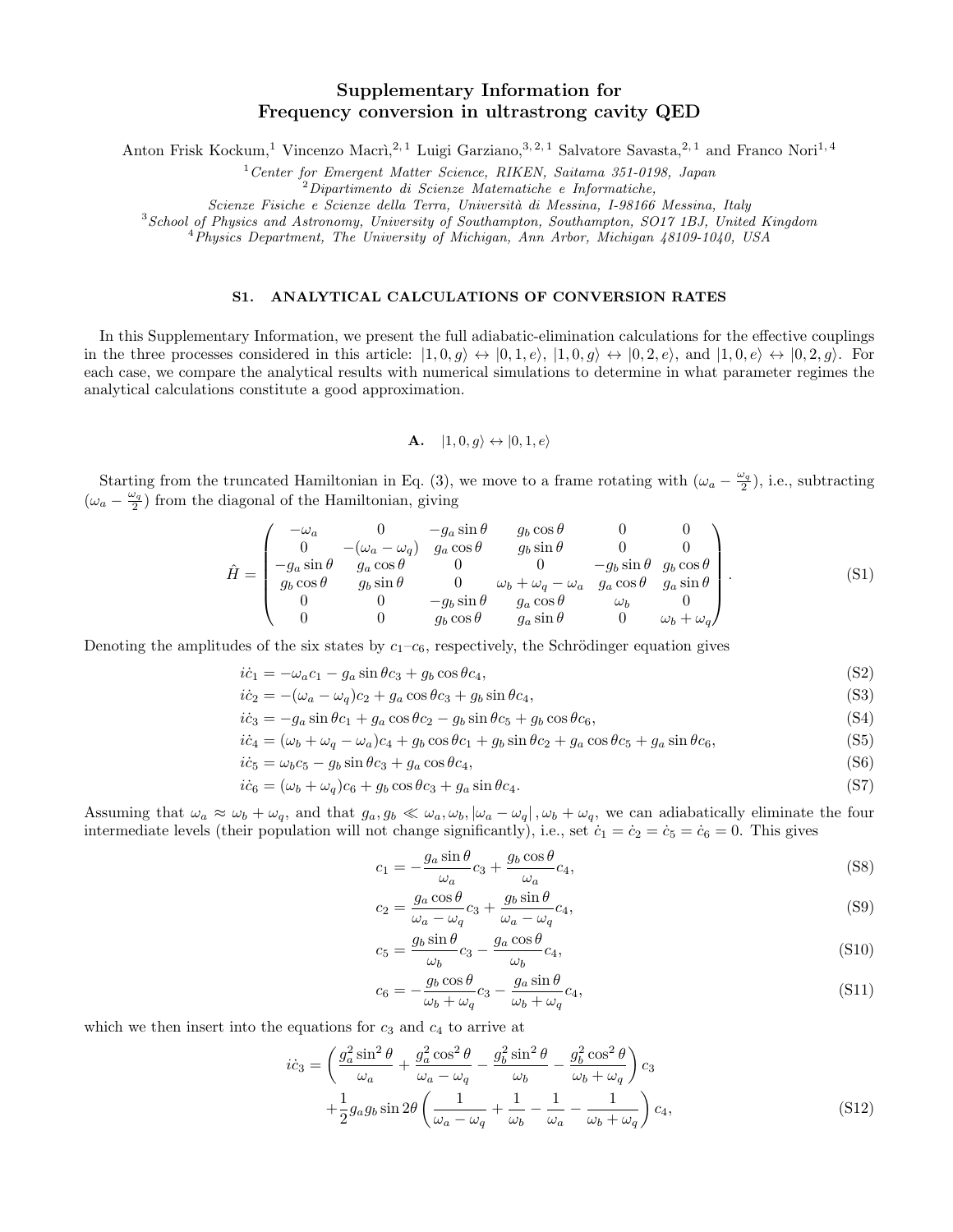$$
i\dot{c}_4 = \frac{1}{2}g_a g_b \sin 2\theta \left(\frac{1}{\omega_a - \omega_q} + \frac{1}{\omega_b} - \frac{1}{\omega_a} - \frac{1}{\omega_b + \omega_q}\right) c_3
$$
  
+ 
$$
\left(\omega_b + \omega_q - \omega_a + \frac{g_b^2 \cos^2 \theta}{\omega_a} + \frac{g_b^2 \sin^2 \theta}{\omega_a - \omega_q} - \frac{g_a^2 \cos^2 \theta}{\omega_b} - \frac{g_a \sin \theta}{\omega_b + \omega_q}\right) c_4.
$$
 (S13)

While the energy level shifts in these equations are not final (they can be affected by processes involving more energy levels), the effective coupling rate between  $|1, 0, g\rangle$  and  $|0, 1, e\rangle$  is shown to be

$$
g_{\text{eff}} = \frac{1}{2} g_a g_b \sin 2\theta \left( \frac{1}{\omega_a - \omega_q} + \frac{1}{\omega_b} - \frac{1}{\omega_a} - \frac{1}{\omega_b + \omega_q} \right). \tag{S14}
$$

Assuming that we are exactly on resonance, the qubit frequency can be eliminated from this expression using  $\omega_q =$  $\omega_a - \omega_b$ , leading to

$$
g_{\text{eff}} = g_a g_b \sin 2\theta \left(\frac{1}{\omega_b} - \frac{1}{\omega_a}\right) = \frac{g_a g_b (\omega_a - \omega_b) \sin 2\theta}{\omega_a \omega_b},\tag{S15}
$$

the first part of which is given in Eq. (5). We note that the result agrees with the perturbation-theory calculations performed in Ref. [\[1\]](#page-3-0). In general, the adiabatic elimination is more exact, but for a second-order process the result for the effective coupling is the same with both methods.

## **B.**  $|1, 0, g\rangle \leftrightarrow |0, 2, e\rangle$

Starting from the truncated Hamiltonian in Eq. (7), we move to a frame rotating with  $(\omega_a - \frac{\omega_q}{2})$ , i.e., subtracting  $(\omega_a - \frac{\omega_q}{2})$  from the diagonal of the Hamiltonian, giving

$$
\hat{H}_{\rm R} = \begin{pmatrix}\n\omega_q - \omega_a & g_b & g_a & 0 & 0 & 0 \\
g_b & \omega_b - \omega_a & 0 & \sqrt{2}g_b & g_a & 0 \\
g_a & 0 & 0 & 0 & g_b & 0 \\
0 & \sqrt{2}g_b & 0 & 2\omega_b - \omega_a + \omega_q & 0 & g_a \\
0 & g_a & g_b & 0 & \omega_b + \omega_q & \sqrt{2}g_b \\
0 & 0 & 0 & g_a & \sqrt{2}g_b & 2\omega_b\n\end{pmatrix}.
$$
\n(S16)

Denoting the amplitudes of the six states by  $c_1-c_6$ , the Schrödinger equation gives

$$
ic_1 = (\omega_q - \omega_a)c_1 + g_b c_2 + g_a c_3,\tag{S17}
$$

$$
i\dot{c}_2 = (\omega_b - \omega_a)c_2 + g_b c_1 + \sqrt{2g_b c_4 + g_a c_5},\tag{S18}
$$

$$
ic_3 = g_a c_1 + g_b c_5,\tag{S19}
$$

$$
ic_4 = (2\omega_b - \omega_a + \omega_q)c_4 + \sqrt{2g_b c_2 + g_a c_6},
$$
\n(S20)

$$
i\dot{c}_5 = (\omega_b + \omega_q)c_5 + g_a c_2 + g_b c_3 + \sqrt{2g_b c_6},\tag{S21}
$$

$$
i\dot{c}_6 = 2\omega_b c_6 + g_a c_4 + \sqrt{2}g_b c_5. \tag{S22}
$$

Assuming that  $\omega_a \approx 2\omega_b + \omega_q$ , and that  $g_a, g_b \ll \omega_b + \omega_q$ ,  $|\omega_b - \omega_q|$ ,  $|\omega_a - \omega_q|$ , we can adiabatically eliminate the four intermediate levels, i.e., set  $\dot{c}_1 = \dot{c}_2 = \dot{c}_5 = \dot{c}_6 = 0$ . This gives

$$
i\dot{c}_3 = \frac{g_a^4 \omega_b + g_a^2 \left[ \omega_b (\omega_a - \omega_b)^2 - g_b^2 (\omega_a + \omega_b) \right] + g_b^2 \omega_b \left[ g_b^2 + 2 \omega_b (\omega_b - \omega_a) \right]}{2 \omega_b^2 \left[ g_a^2 + (\omega_a - \omega_b)^2 \right] + g_b^4 + 3 g_b^2 \omega_b (\omega_b - \omega_a)} c_3 + \frac{g_a g_b^2 \left[ g_a^2 - 3 g_b^2 + 4 \omega_b (\omega_a - 2 \omega_b) \right]}{\sqrt{2} \left\{ 2 \omega_b^2 \left[ g_a^2 + (\omega_a - \omega_b)^2 \right] + g_b^4 + 3 g_b^2 \omega_b (\omega_b - \omega_a) \right\}} c_4,
$$
\n(S23)

where we simplified the expressions somewhat by setting  $\omega_q = \omega_a - 2\omega_b$ . While the energy level shift in this equation is not final (they can be affected by processes involving more energy levels), the effective coupling rate between  $|1, 0, g\rangle$ and  $|0, 2, e \rangle$  is shown to be

$$
g_{\text{eff}} = \frac{g_a g_b^2 \left[ g_a^2 - 3g_b^2 + 4\omega_b(\omega_a - 2\omega_b) \right]}{\sqrt{2} \left\{ 2\omega_b^2 \left[ g_a^2 + (\omega_a - \omega_b)^2 \right] + g_b^4 + 3g_b^2 \omega_b(\omega_b - \omega_a) \right\}}.
$$
\n(S24)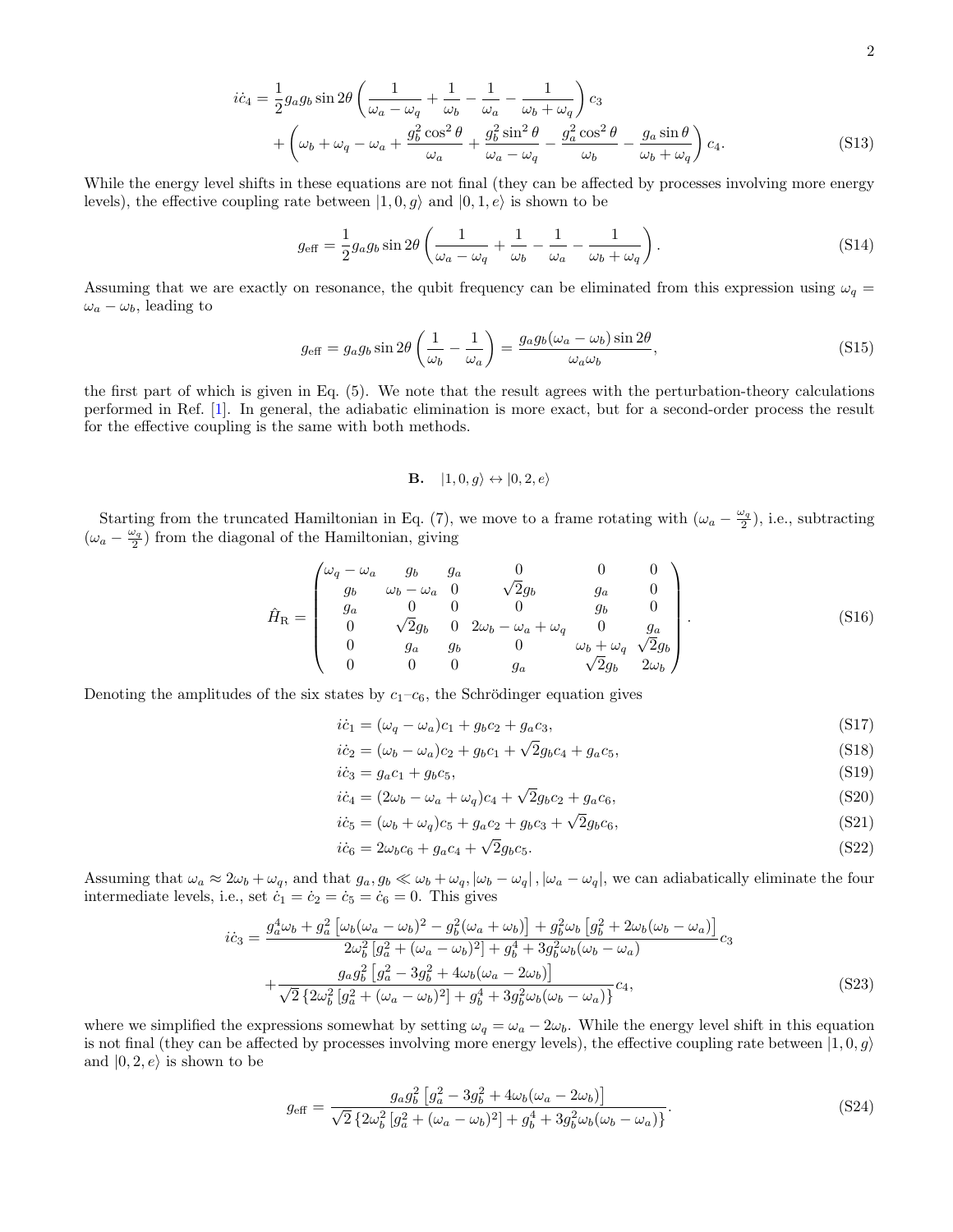Setting  $g_a = g_b \equiv g$ , this reduces to

$$
g_{\text{eff}} = \frac{\sqrt{2}g^3 \left[2\omega_b(\omega_a - 2\omega_b) - g^2\right]}{2\omega_b^2(\omega_a - \omega_b)^2 + g^2\omega_b(5\omega_b - 3\omega_a) + g^4},\tag{S25}
$$

which is Eq. (8). We can simplify the expression for the coupling further by only keeping terms to leading order in  $g/\omega$ ; the result is

$$
g_{\text{eff}} = \frac{\sqrt{2}g^3 \left(\omega_a - 2\omega_b\right)}{\omega_b \left(\omega_a - \omega_b\right)^2},\tag{S26}
$$

which is Eq. (9). This agrees with the perturbation-theory calculation in Ref. [\[1\]](#page-3-0), which only captures the leading-order term.

$$
C. \quad |1,0,e\rangle \leftrightarrow |0,2,g\rangle
$$

For the process  $|1, 0, e\rangle \leftrightarrow |0, 2, g\rangle$ , we perform adiabatic elimination starting from both the quantum Rabi Hamiltonian and the JC Hamiltonian.

### 1. Quantum Rabi Hamiltonian

Starting from the truncated Hamiltonian in Eq. (10), we move to a frame rotating with  $(\omega_a + \frac{\omega_q}{2})$ , i.e., subtracting  $(\omega_a + \frac{\omega_q}{2})$  from the diagonal of the Hamiltonian, giving

$$
\hat{H}_{\rm R} = \begin{pmatrix}\n-\omega_a - \omega_q & g_b & g_a & 0 & 0 & 0 \\
g_b & \omega_b - \omega_a & 0 & \sqrt{2}g_b & g_a & 0 \\
g_a & 0 & 0 & 0 & g_b & 0 \\
0 & \sqrt{2}g_b & 0 & 2\omega_b - \omega_a - \omega_q & 0 & g_a \\
0 & g_a & g_b & 0 & \omega_b - \omega_q & \sqrt{2}g_b \\
0 & 0 & 0 & g_a & \sqrt{2}g_b & 2\omega_b\n\end{pmatrix}.
$$
\n(S27)

Denoting the amplitudes of the six states by  $c_1-c_6$ , the Schrödinger equation gives

$$
ic_1 = -(\omega_a + \omega_q)c_1 + g_b c_2 + g_a c_3,\tag{S28}
$$

$$
ic_2 = (\omega_b - \omega_a)c_2 + g_b c_1 + \sqrt{2g_b c_4 + g_a c_5},
$$
\n(S29)

$$
ic_3 = g_a c_1 + g_b c_5,\tag{S30}
$$

$$
ic_4 = (2\omega_b - \omega_a - \omega_q)c_4 + \sqrt{2g_b c_2 + g_a c_6},
$$
\n(S31)

$$
i\dot{c}_5 = (\omega_b - \omega_q)c_5 + g_a c_2 + g_b c_3 + \sqrt{2g_b c_6},\tag{S32}
$$

$$
i\dot{c}_6 = 2\omega_b c_6 + g_a c_4 + \sqrt{2g_b c_5}.\tag{S33}
$$

Assuming that  $\omega_a + \omega_q \approx 2\omega_b$ , and that  $g_a, g_b \ll |\omega_b - \omega_q|$ ,  $\omega_b + \omega_q, \omega_a + \omega_q, |\omega_a - \omega_q|$ , we can adiabatically eliminate the four intermediate levels, i.e., set  $\dot{c}_1 = \dot{c}_2 = \dot{c}_5 = \dot{c}_6 = 0$ . This gives

$$
i\dot{c}_3 = \frac{g_a^4 \omega_b + g_a^2 \left[ \omega_b (\omega_a - \omega_b)^2 - g_b^2 (\omega_a + \omega_b) \right] + g_b^2 \omega_b \left[ g_b^2 + 2 \omega_b (\omega_b - \omega_a) \right]}{2 \omega_b^2 \left[ g_a^2 + (\omega_a - \omega_b)^2 \right] + g_b^4 + 3 g_b^2 \omega_b (\omega_b - \omega_a)} c_3 + \frac{g_a g_b^2 \left[ g_a^2 - 3 g_b^2 + 4 \omega_b (\omega_a - 2 \omega_b) \right]}{\sqrt{2} \left\{ 2 \omega_b^2 \left[ g_a^2 + (\omega_a - \omega_b)^2 \right] + g_b^4 + 3 g_b^2 \omega_b (\omega_b - \omega_a) \right\}} c_4,
$$
\n(S34)

where we simplified the expressions somewhat by setting  $\omega_q = 2\omega_b - \omega_a$ . While the energy level shift in this equation is not final (it can be affected by processes involving more energy levels), the effective coupling rate between  $|1, 0, e\rangle$ and  $|0, 2, g\rangle$  is shown to be

$$
g_{\text{eff}} = \frac{g_a g_b^2 \left[ g_a^2 - 3g_b^2 + 4\omega_b(\omega_a - 2\omega_b) \right]}{\sqrt{2} \left\{ 2\omega_b^2 \left[ g_a^2 + (\omega_a - \omega_b)^2 \right] + g_b^4 + 3g_b^2 \omega_b(\omega_b - \omega_a) \right\}}.
$$
(S35)